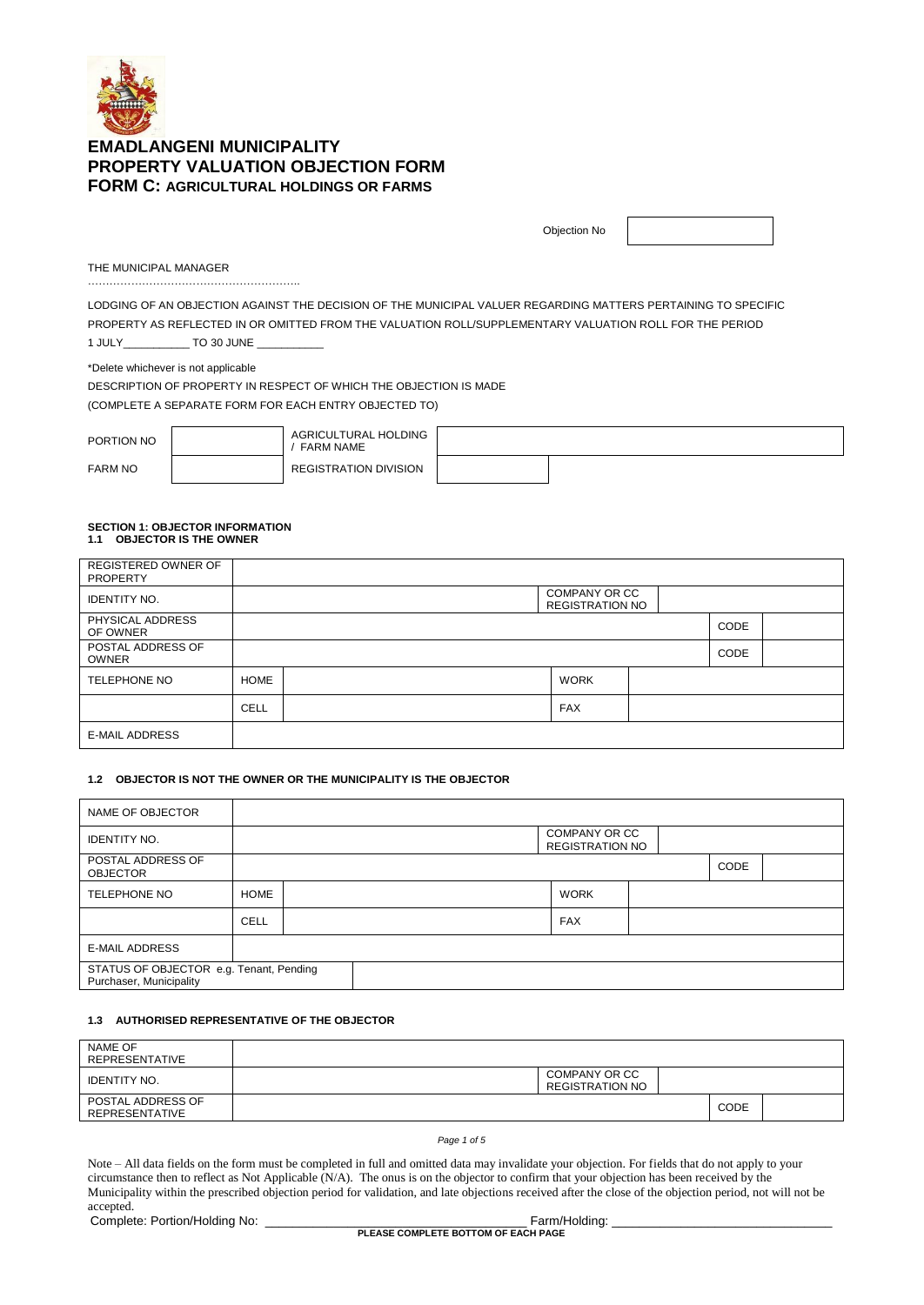

# TELEPHONE NO HOME NOW HOWE CELL FAX E-MAIL ADDRESS

IF A REPRESENTATIVE IS APPOINTED, PROOF OF AUTHORISATION MUST BE ATTACHED

# **SECTION 2: PROPERTY DETAILS (FOR SECTIONAL TITLES SEE SECTION 4)**

| PHYSICAL ADDRESS               |                           |                | CODE |  |
|--------------------------------|---------------------------|----------------|------|--|
| <b>EXTENT OF PROPERTY</b>      | M <sup>2</sup>            |                |      |  |
| MUNICIPAL ACCOUNT<br><b>NO</b> |                           | (If available) |      |  |
| NAME OF BOND HOLDER            | REGISTERED AMOUNT OF BOND |                |      |  |
|                                |                           | (If available) |      |  |

PROVIDE FULL DETAILS OF ALL SERVITUDES, ROADS PROCLAMATIONS OR OTHER ENDORSEMENTS AGAINST THE PROPERTY (IF APPLICABLE)

| SERVITUDE NO          |            |           | AFFECTED AREA | M |
|-----------------------|------------|-----------|---------------|---|
| IN FAVOUR OF          |            |           |               |   |
| FOR WHAT PURPOSE      |            |           |               |   |
|                       |            |           |               |   |
| WAS COMPENSATION PAID | <b>YES</b> | <b>NO</b> |               |   |

| IF YES:<br>PAYMENT<br>OF P<br><b>DATE</b><br>1 H 3 |  | <b>AMOUNT</b> |  |
|----------------------------------------------------|--|---------------|--|

#### **SECTION 3: DESCRIPTION OF RESIDENTIAL DWELLING (FOR SECTIONAL TITLE COMPLETE SECTION 4) (INDICATE NUMBER OR STATE YES/NO IN APPROPRIATE BOX)**

| NO. OF<br><b>BEDROOMS</b> | NO. OF BATHROOMS            | <b>KITCHEN</b>                | LOUNGE   |  |
|---------------------------|-----------------------------|-------------------------------|----------|--|
| DINING ROOM               | LOUNGE WITH<br>DINNING ROOM | <b>STUDY</b>                  | PLAYROOM |  |
| <b>TELEVISION ROOM</b>    | LAUNDRY                     | SEPARATE<br><b>TOILET</b>     |          |  |
| <b>OTHER</b>              |                             | SIZE OF MAIN DWELLING $(M^2)$ |          |  |

# **3.2 OTHE BUILDINGS – ATTACH AS ANNEXURE A**

| NO.<br><b>BUII</b><br><b>DING</b><br>______ | <b>TON</b><br>DE<br>wR⊮<br>$   -$ | $\sim$<br>M <sub>2</sub><br>SIZE | ondition<br>_________ | <b>TIONAL</b><br>$\mathsf{G}$ FUNCT.<br>DING<br>BUII<br>ıc<br>ΉE<br>تنا |
|---------------------------------------------|-----------------------------------|----------------------------------|-----------------------|-------------------------------------------------------------------------|
|                                             |                                   |                                  |                       |                                                                         |

**3.3 IS ANY PORTION OF THE PROPERTY USED FOR ANY PURPOSE OTHER THAN AGRICULTURE? (E.G. Business, mining, eco-tourism, trading in or hunting game)**

| <b>TICK</b> |                |  |  |  |  |
|-------------|----------------|--|--|--|--|
| <b>YES</b>  | N <sub>O</sub> |  |  |  |  |
|             |                |  |  |  |  |
|             |                |  |  |  |  |

IF YES - DESCRIBE THE USE(S)

\_\_\_\_\_\_\_\_\_\_\_\_\_\_\_\_\_\_\_\_\_\_\_\_\_\_\_\_\_\_\_\_\_\_\_\_\_\_\_ IF NECESSARY PROVIDE ANNEXURE B

*Page 2 of 5*

Note – All data fields on the form must be completed in full and omitted data may invalidate your objection. For fields that do not apply to your circumstance then to reflect as Not Applicable (N/A). The onus is on the objector to confirm that your objection has been received by the Municipality within the prescribed objection period for validation, and late objections received after the close of the objection period, not will not be accepted.

Complete: Portion/Holding No: \_\_\_\_\_\_\_\_\_\_\_\_\_\_\_\_\_\_\_\_\_\_\_\_\_\_\_\_\_\_\_\_\_\_\_\_\_\_ Farm/Holding: \_\_\_\_\_\_\_\_\_\_\_\_\_\_\_\_\_\_\_\_\_\_\_\_\_\_\_\_\_\_\_\_

**PLEASE COMPLETE BOTTOM OF EACH PAGE**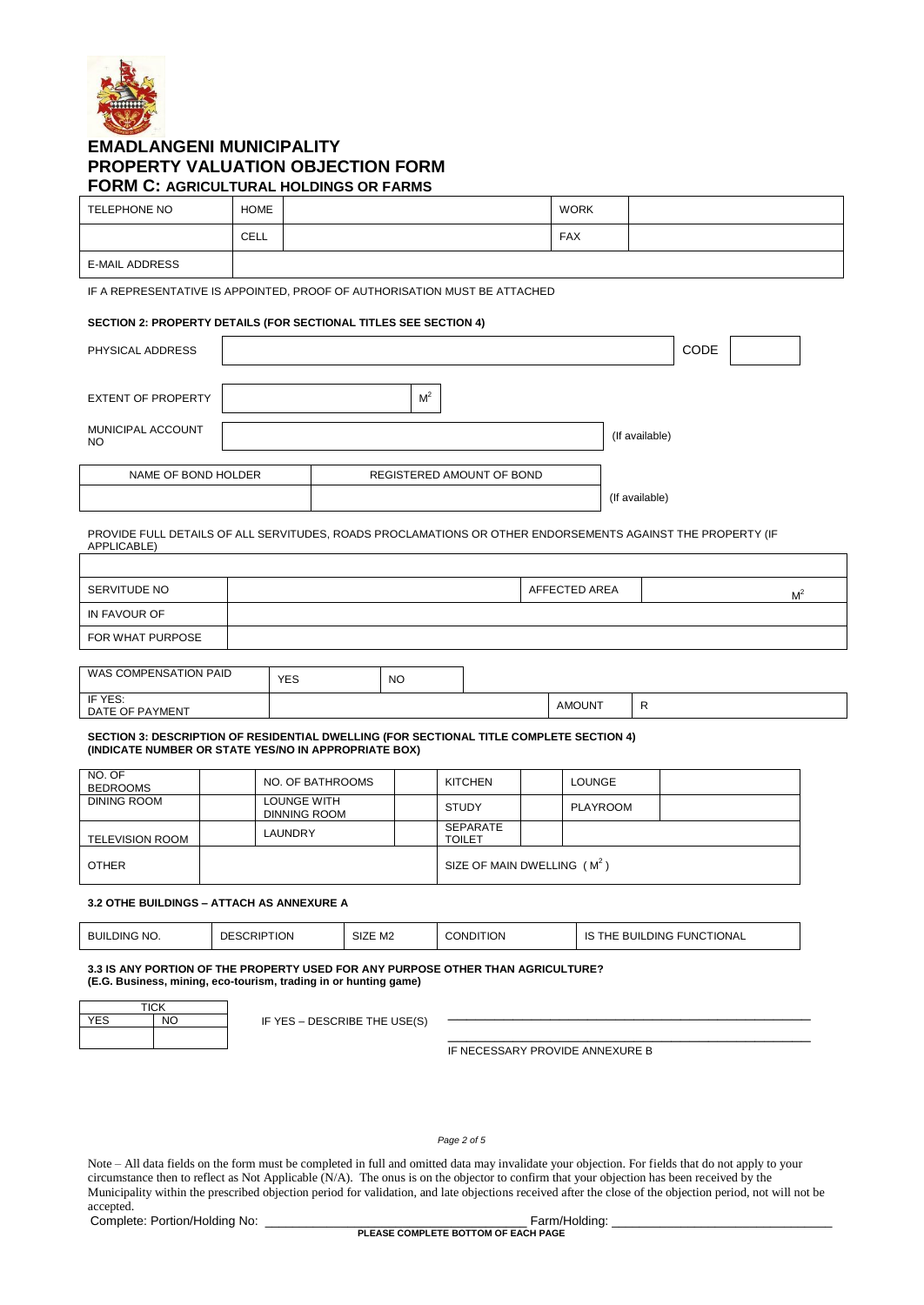

| NON AGRICULTURAL<br>(REFER TO 3.3) | ha |
|------------------------------------|----|
| <b>GRAZING</b>                     | ha |
| <b>UNDER IRRIGATION</b>            | ha |
| <b>DRY LAND</b>                    | ha |
| PERMANENT CROPS                    | ha |
| <b>OTHER</b>                       | ha |
| <b>OTHER</b>                       | ha |
| <b>OTHER</b>                       | ha |
| <b>TOTAL</b>                       | ha |

| <b>CONDITION OF FENCES</b> |         |  |             |  |  |  |
|----------------------------|---------|--|-------------|--|--|--|
| GOOD                       | AVERAGE |  | <b>POOR</b> |  |  |  |
|                            |         |  |             |  |  |  |
| AREA GAME FENCED           |         |  | Ha          |  |  |  |

| NUMBER OF        |  |
|------------------|--|
| <b>BOREHOLES</b> |  |
| <b>OUTPUT</b>    |  |
| LITRES/HOUR      |  |
| <b>DAMS</b>      |  |
| <b>CAPACITY</b>  |  |

| IS THE PROPERTY EXPOSED TO A RIVER? |  |     |  |  |  |
|-------------------------------------|--|-----|--|--|--|
| YFS                                 |  | NΙN |  |  |  |

## 3.5 OTHER

| IS YOUR PROPERTY AFFECTED BY A LAND<br>CLAIM? |                    |               | <b>YES</b> |           | NO |  |
|-----------------------------------------------|--------------------|---------------|------------|-----------|----|--|
| IF YES:-                                      |                    | DATE OF CLAIM |            |           |    |  |
|                                               | <b>GAZETTE NO.</b> |               |            |           |    |  |
| DO YOU HAVE WATER RIGHTS ?                    | <b>YES</b>         |               |            | <b>NO</b> |    |  |

IF YES:- PROVIDE<br>DETAILS DETAILS \_\_\_\_\_\_\_\_\_\_\_\_\_\_\_\_\_\_\_\_\_\_\_\_\_\_\_\_\_\_\_\_\_\_\_\_\_\_\_\_\_\_\_\_\_\_\_\_\_\_\_\_\_\_\_\_\_\_\_\_\_\_\_\_\_\_\_\_\_\_\_\_\_\_\_\_\_\_\_\_\_\_\_\_\_\_\_\_\_\_\_\_\_\_\_\_\_\_\_\_\_\_\_\_\_\_\_\_\_\_\_\_\_\_\_

| HAVE YOU APPLIED FOR REZONING OR CONSENT USE? CONSENT USE e.g. quest houses, business etc. | YES | <b>NC</b> |  |
|--------------------------------------------------------------------------------------------|-----|-----------|--|
|                                                                                            |     |           |  |

IF YES:- PROVIDE<br>DETAILS DETAILS \_\_\_\_\_\_\_\_\_\_\_\_\_\_\_\_\_\_\_\_\_\_\_\_\_\_\_\_\_\_\_\_\_\_\_\_\_\_\_\_\_\_\_\_\_\_\_\_\_\_\_\_\_\_\_\_\_\_\_\_\_\_\_\_\_\_\_\_\_\_\_\_\_\_\_\_\_\_\_\_\_\_\_\_\_\_\_\_\_\_\_\_\_\_\_\_\_\_\_\_\_\_\_\_\_\_\_\_\_\_\_\_\_\_\_

| <b>EXCISED</b><br><b>HAS</b><br>DINGS<br>URAL<br>HOL<br>AGRICUL<br>; PROPE<br>$\ddot{\phantom{0}}$<br>FΝ<br><b>JUR</b><br>ו א<br>____ | $\sqrt{2}$<br>____ | <b>NC</b><br>___ |  |
|---------------------------------------------------------------------------------------------------------------------------------------|--------------------|------------------|--|

IF YES:- FULL DETAILS

| <b>FOR</b><br>AIMED?<br><b>PRO</b><br>OR.<br>ΉE<br><b>HAS</b><br>, OWNSHIP<br><b>BEEN APPLIEL</b> | $\sqrt{2}$<br>. .<br>∼∟<br>$\sim$ |  | <b>NO</b><br>__ |  |  |
|---------------------------------------------------------------------------------------------------|-----------------------------------|--|-----------------|--|--|
|---------------------------------------------------------------------------------------------------|-----------------------------------|--|-----------------|--|--|

\_\_\_\_\_\_\_\_\_\_\_\_\_\_\_\_\_\_\_\_\_\_\_\_\_\_\_\_\_\_\_\_\_\_\_\_\_\_\_\_\_\_\_\_\_\_\_\_\_\_\_\_\_\_\_\_\_\_\_\_\_\_\_\_\_\_\_\_\_\_\_\_\_\_\_\_\_\_\_\_\_\_\_\_\_\_\_\_\_\_\_\_\_\_\_\_\_\_\_\_\_\_\_\_\_\_\_

IF YES:- NEW FARM<br>DESCRIPTION DESCRIPTION \_\_\_\_\_\_\_\_\_\_\_\_\_\_\_\_\_\_\_\_\_\_\_\_\_\_\_\_\_\_\_\_\_\_\_\_\_\_\_\_\_\_\_\_\_\_\_\_\_\_\_\_\_\_\_\_\_\_\_\_\_\_\_\_\_\_\_\_\_\_\_\_\_\_\_\_\_\_\_\_\_\_\_\_\_\_\_\_\_\_\_\_\_\_\_\_\_\_\_\_\_\_\_\_\_\_\_\_

**TENANT AND RENT INFORMATION – ANNEXURE C**

| $\sim$ $\sim$<br><b>NAME OF</b> | <b>SIZE</b> | $\Gamma$<br><b>REN</b><br>$\cdots$ | ALATION   | UTIONS<br>CON<br>$T$ RIBU.<br>$\cup$ THER $\cap$ | <b>TERM OF</b>                                   | <b>DATE</b><br>'TAR | <b>USE</b> |
|---------------------------------|-------------|------------------------------------|-----------|--------------------------------------------------|--------------------------------------------------|---------------------|------------|
|                                 |             | ᇊᆺ                                 | ىدى<br>__ |                                                  |                                                  | ື                   | ___        |
| <b>TENANT</b>                   |             | $\sqrt{2}$                         |           |                                                  | $\sim$ $\sim$ $\sim$<br>$\overline{\phantom{0}}$ |                     |            |
|                                 |             | VA.                                |           |                                                  | -ASL.<br>، سا سه                                 |                     |            |
|                                 |             |                                    |           |                                                  |                                                  |                     |            |

## **SECTION 4: MARKET INFORMATION**

| IF YOUR PROPERTY IS CURRENTLY ON THE<br>MARKET |   |                                      | THE LAST 3 YEARS | IF YOUR PROPERTY HAS BEEN ON THE MARKET |   |
|------------------------------------------------|---|--------------------------------------|------------------|-----------------------------------------|---|
| WHAT IS THE<br><b>ASKING PRICE?</b>            | R | WHAT WAS THE<br><b>ASKING PRICE?</b> |                  | R                                       |   |
| OFFER RECEIVED                                 | R |                                      |                  | OFFER RECEIVED                          | R |
| NAME OF AGENT                                  |   | TEL NO                               |                  |                                         |   |
|                                                |   |                                      |                  |                                         |   |

*Page 3 of 5*

Note – All data fields on the form must be completed in full and omitted data may invalidate your objection. For fields that do not apply to your circumstance then to reflect as Not Applicable (N/A). The onus is on the objector to confirm that your objection has been received by the Municipality within the prescribed objection period for validation, and late objections received after the close of the objection period, not will not be accepted.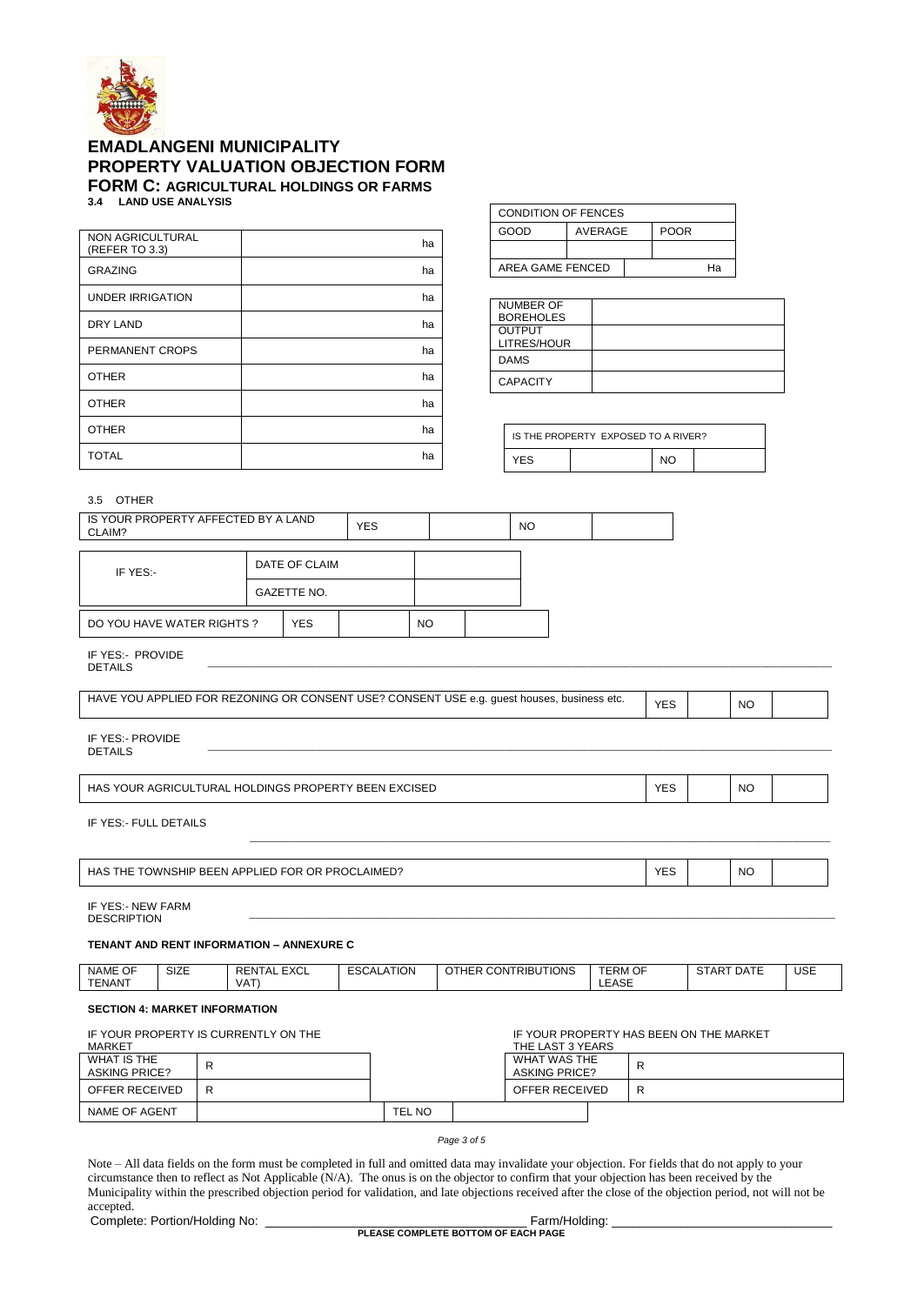

SALE TRANSACTIONS (OF OTHER PROPERTIES IN THE VICINITY) USED BY THE OBJECTOR IN DETERMINING THE MARKET VALUE OF

| PROPERTY OBJECTED TO |                    |              |                      |
|----------------------|--------------------|--------------|----------------------|
| ERF/UNIT NO          | SUBURB/SCHEME NAME | DATE OF SALE | <b>SELLING PRICE</b> |
|                      |                    |              |                      |
|                      |                    |              |                      |
|                      |                    |              |                      |
|                      |                    |              |                      |

#### **SECTION 6: OBJECTION DETAILS**

|                                          | PARTICULARS AS REFLECTED IN THE<br><b>VALUATION ROLL</b> | CHANGES REQUESTED BY OBJECTOR |
|------------------------------------------|----------------------------------------------------------|-------------------------------|
| DESCRIPTION OF THE PROPERTY/ UNIT<br>NO. |                                                          |                               |
| CATEGORY                                 |                                                          |                               |
| PHYSICAL ADDRESS/DOOR NO./FLAT NO.       |                                                          |                               |
| <b>EXTENT</b>                            |                                                          |                               |
| MARKET VALUE                             |                                                          |                               |
| NAME OF OWNER                            |                                                          |                               |

\_\_\_\_\_\_\_\_\_\_\_\_\_\_\_\_\_\_\_\_\_\_\_\_\_\_\_\_\_\_\_\_\_\_\_\_\_\_\_\_\_\_\_\_\_\_\_\_\_\_\_\_\_\_\_\_\_\_\_\_\_\_\_\_\_\_\_\_\_\_\_\_\_\_\_\_\_\_\_\_\_\_\_\_\_\_\_\_\_\_\_\_\_\_\_\_\_\_\_\_\_\_\_\_\_\_\_\_\_\_\_\_\_\_\_\_\_\_\_\_\_\_\_ \_\_\_\_\_\_\_\_\_\_\_\_\_\_\_\_\_\_\_\_\_\_\_\_\_\_\_\_\_\_\_\_\_\_\_\_\_\_\_\_\_\_\_\_\_\_\_\_\_\_\_\_\_\_\_\_\_\_\_\_\_\_\_\_\_\_\_\_\_\_\_\_\_\_\_\_\_\_\_\_\_\_\_\_\_\_\_\_\_\_\_\_\_\_\_\_\_\_\_\_\_\_\_\_\_\_\_\_\_\_\_\_\_\_\_\_\_\_\_\_\_\_\_ \_\_\_\_\_\_\_\_\_\_\_\_\_\_\_\_\_\_\_\_\_\_\_\_\_\_\_\_\_\_\_\_\_\_\_\_\_\_\_\_\_\_\_\_\_\_\_\_\_\_\_\_\_\_\_\_\_\_\_\_\_\_\_\_\_\_\_\_\_\_\_\_\_\_\_\_\_\_\_\_\_\_\_\_\_\_\_\_\_\_\_\_\_\_\_\_\_\_\_\_\_\_\_\_\_\_\_\_\_\_\_\_\_\_\_\_\_\_\_\_\_\_\_

ADVERSE FEATURES AND/OR FURTHER REASONS IN SUPPORT OF THIS OBJECTION (ANNEXURES CAN BE PROVIDED)

### **SECTION 7: DECLARATION**

ATTENTION IS HEREBY DRAWN TO SECTION 42(2) OF THE ACT WHICH STATES THAT WHERE ANY DOCUMENT, INFORMATION OR PARTICULARS WERE NOT PROVIDED WHEN REQUIRED IN TERMS OF SUBSECTION 42(1) OF THE ACT AND THE OWNER CONCERNED RELIES ON SUCH DOCUMENT, INFORMATION OR PARTICULARS IN AN APPEAL TO AN APPEAL BOARD, THE APPEAL BOARD MAY MAKE AN ORDER AS TO COSTS IN TERMS OF SECTION 70 OF THE ACT IF THE APPEAL BOARD IS OF THE VIEW THAT THE FAILURE TO HAVE PROVIDED ANY SUCH DOCUMENT, INFORMATION OR PARTICULARS HAS PLACED AN UNNECESSARY BURDEN ON THE FUNCTIONS OF THE MUNICIPAL VALUER OR THE APPEAL BOARD.

I / WE…………………………………………………….HEREBY DECLARE THAT THE INFORMATION AND PARTICULARS SUPPLIED ARE TRUE AND CORRECT.

| <b>YEAR</b> | ONTH<br>M | <b>DAY</b> |
|-------------|-----------|------------|
|             |           |            |

**SIGNATURE** 

**OFFICIAL USE** SECTION 8: DECISION OF THE MUNICIPAL VALUER

*Page 4 of 5*

Note – All data fields on the form must be completed in full and omitted data may invalidate your objection. For fields that do not apply to your circumstance then to reflect as Not Applicable (N/A). The onus is on the objector to confirm that your objection has been received by the Municipality within the prescribed objection period for validation, and late objections received after the close of the objection period, not will not be accepted.

Complete: Portion/Holding No: \_\_\_\_\_\_\_\_\_\_\_\_\_\_\_\_\_\_\_\_\_\_\_\_\_\_\_\_\_\_\_\_\_\_\_\_\_\_ Farm/Holding: \_\_\_\_\_\_\_\_\_\_\_\_\_\_\_\_\_\_\_\_\_\_\_\_\_\_\_\_\_\_\_\_

**PLEASE COMPLETE BOTTOM OF EACH PAGE**